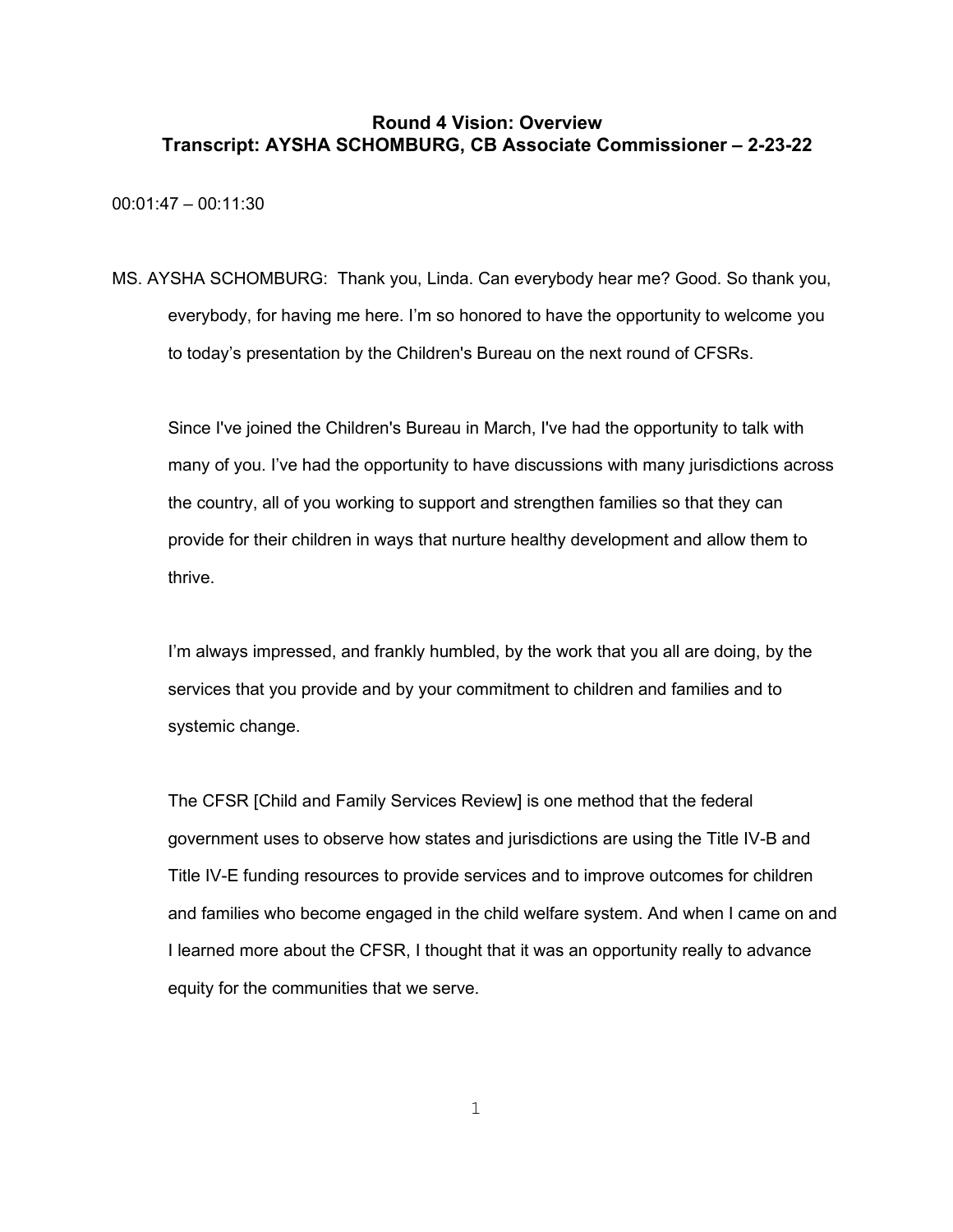So most of you know by now, you may have heard me even talk about it in other rooms, President Biden signed on his first day in office an Executive Order on advancing racial equity and support for underserved communities. And this includes support for people of color, people who identify as LGBTQI+, people of religious minorities, people overly impacted by poverty, and otherwise historically underserved or marginalized. And I talk about this Executive Order all the time because it's really the basis for the work that we are doing at the Children's Bureau and also within ACF at large.

So what are we going to talk about? Now, this is not new to you. We talk about systemic biases and we talk about racism. All of you know what that is. We all know that within child welfare, there is persistent disproportionality and disparate outcomes, particularly for black and native children.

And so we have a responsibility, frankly, and an opportunity right now to do something about it. We have an opportunity to make an impact. And this is what I'm hoping that you all will join us in with respect to this next CFSR round.

This slide is really all about ACEs [Adverse Childhood Experiences] scores. I know that you know this as well. Adverse childhood experiences, children who have high adverse childhood experiences, are frankly more likely to be system involved, have children who are system involved.

And when I look at this slide, the first question I really wanted to ask folks was do you know your own ACEs score? And how are you thinking about using your position with a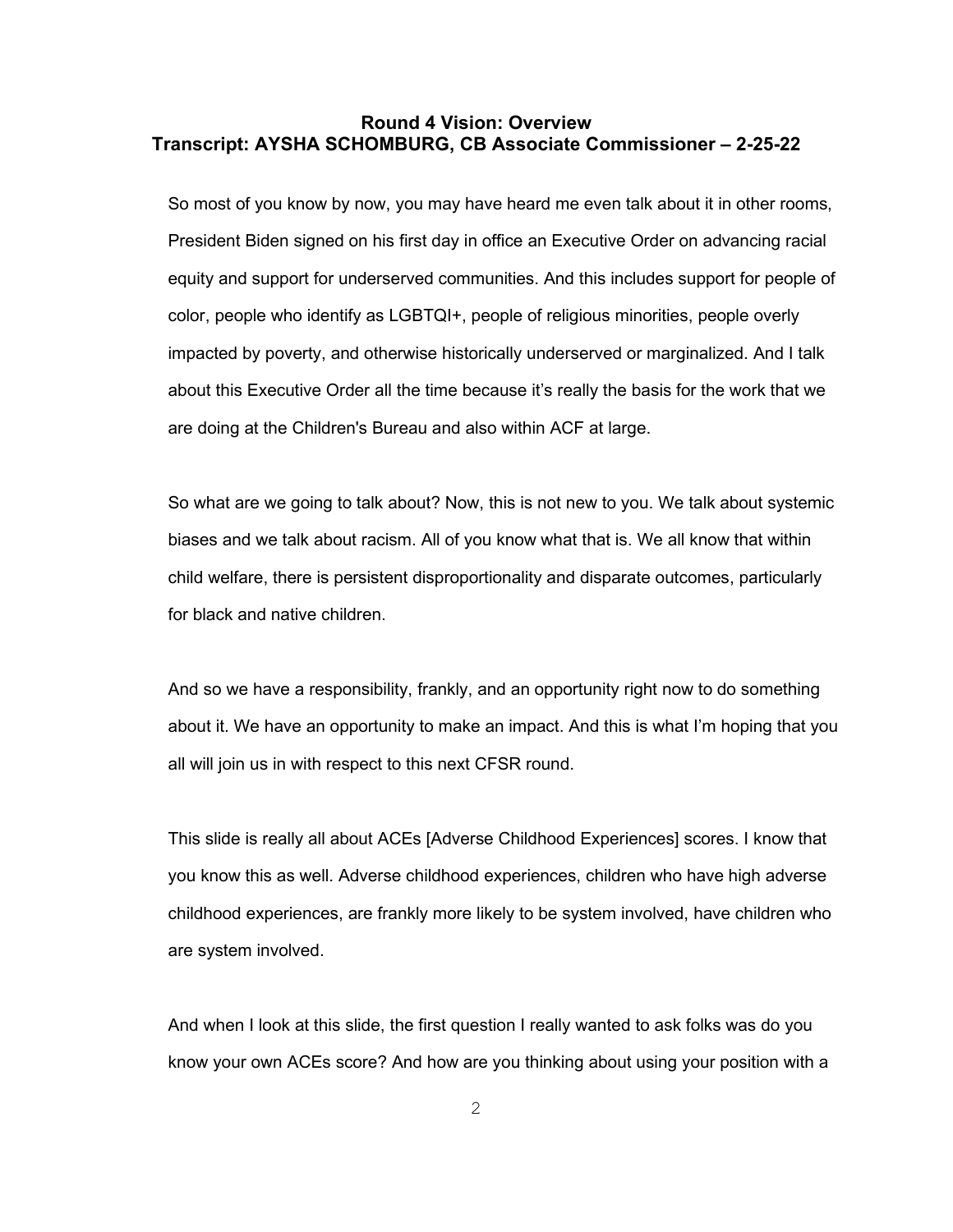trauma-informed lens and addressing the potentially traumatic experiences that we know that our children have to endure?

So this is advancing equity within ACF. We wanted to say we at ACF, we at the Children's Bureau, are also doing the work, the equity work, the hard work. It's having the difficult conversations. It's turning the mirror on ourselves at the federal government and saying, you know what? Here are some of our policies that have exacerbated inequities and here's what we can do about them.

So at ACF, we launched an equity advisory group in May of last year. And I co-chair that with my colleague Gabrielle Newell. And we have representatives from all of our ACF offices where we started to engage in discussions about our own policies and what needs to change at the ACF level.

And then last month, we had each ACF office submit an equity action plan. So this is a plan with each office making a commitment to what they were going to do to address inequities within their policies and their programs. And I'm happy to say that all ACF offices have submitted such a plan and we are hoping to make parts of those plans public.

So yes, we are doing that work as well. The Children's Bureau, of course, submitted a plan. And I have recently talked about our overarching goals, our four priority goals. The first is about prevention. The second is about supporting kinship caregivers. The third is about how we support children and young people when they are in foster care. And the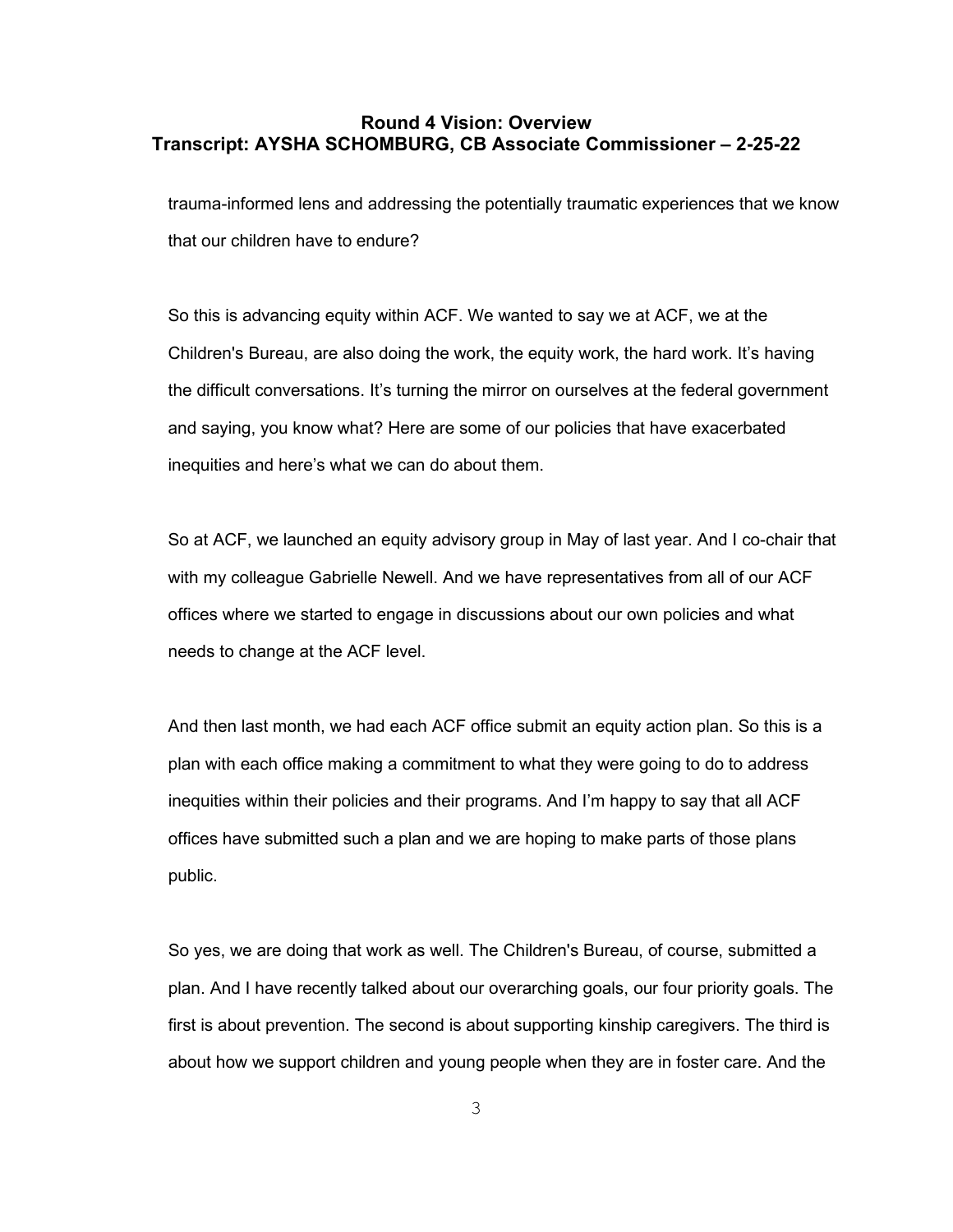fourth is really about the workforce, right? We know that the workforce is struggling. We need to empower the workforce and we need to pay attention to what the workforce needs at this time. And so all of those goals though are grounded in pursuing equity and advancing equity for the children and families that we serve.

So the CFSR is really one avenue to advance our goals of racial equity, diversity, and inclusion, as we work to ensure that states are, of course, meeting the requirements under the Title IV-E and IV-B and establishing processes and practices that improve outcomes for children and families.

So just a few days ago, I sent a letter and some resources and guidelines that lay out our position, how the CFSR process provides numerous opportunities to intentionally examine and advance an agenda for racial equity and inclusion and support for underserved communities and the work that we do and within the CFSR process.

So here, advancing equity and inclusion is really also, again, talking about applying an equity lens in the CFSR from the statewide assessment to the Program Improvement Plan. It's essential that we accurately assess, identify, and address system-wide improvement needs. Advancing equity requires a systematic approach to identifying and understanding variation. And by that, I mean disproportionality and disparate outcomes and the experiences and outcomes of our underserved populations.

One of the things that I think about when I think about how to do this work, and that I talk to my other colleagues at ACF about, is a racial equity tool that I learned about. And the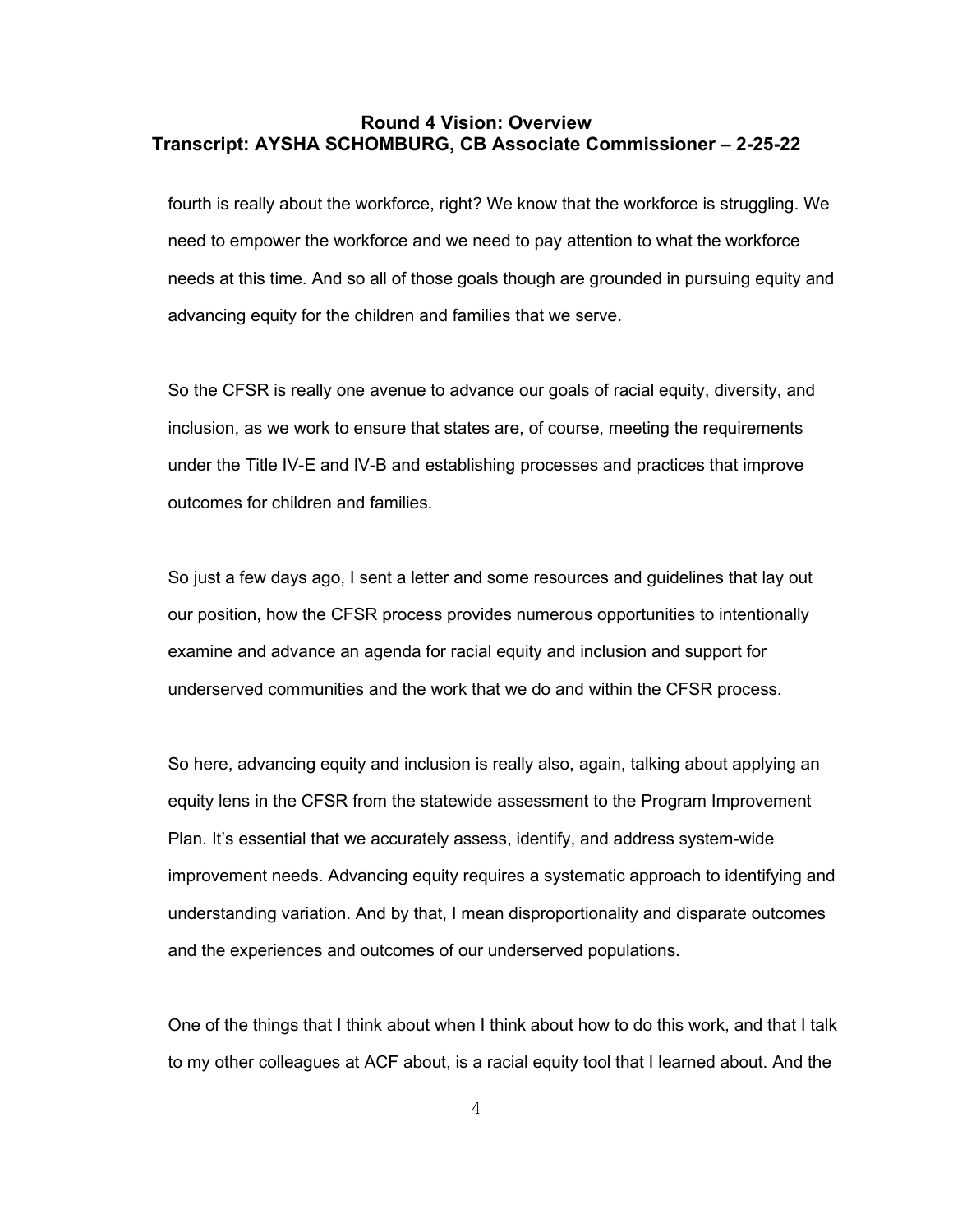racial equity tool asks five questions. One, is there a diverse group of people making the decision? Two, how will the decision be perceived? Three, how will it affect racial minorities? And four, will the policy worsen or ignore disparities? And lastly, five, what changes would you make?

So when we're looking at our own policies and we're doing our own reviews, thinking about those questions has been helpful to us at the federal government in deciding what we need to change about what it is we're doing.

Of course, it requires an open and honest dialogue. It requires understanding the nature of intentional and unintentional biases. It requires being brave, not being afraid to talk about advancing racial equity, not being afraid to say those words, right? And hopefully, having a culture within our offices that supports this conversation and supports the direction that we're all headed in.

So this kind of goes to what I was just talking about. Is there diversity on your decisionmaking team? Does your office foster a culture of change and collaboration? We all begin our work in Round 4, CFSR, in August. So that's coming up. And though some of you have already started with establishing your plans for partner and stakeholder engagement, including Tribes, legal and judicial partners, as well as parents and young people with lived experience and foster and adoptive parents and relatives providing care.

5